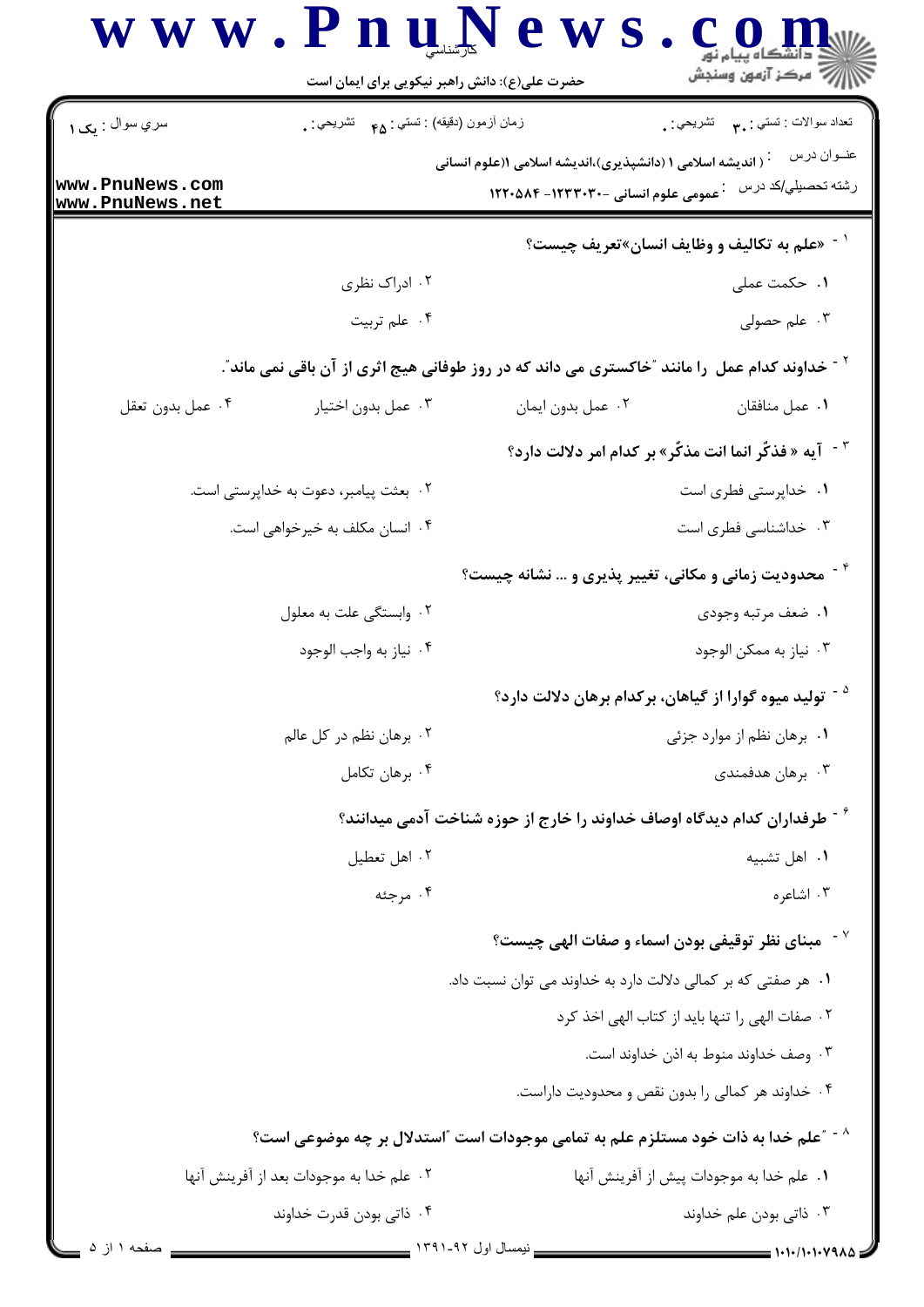| سري سوال : ۱ يک                    | زمان أزمون (دقيقه) : تستي : هم       تشريحي : . | تعداد سوالات : تستي : پم       تشريحي : <sub>.</sub>                                                                                                |             |
|------------------------------------|-------------------------------------------------|-----------------------------------------------------------------------------------------------------------------------------------------------------|-------------|
| www.PnuNews.com<br>www.PnuNews.net |                                                 | <sup>:</sup> اندیشه اسلامی ۱ (دانشپذیری)،اندیشه اسلامی ۱(علوم انسانی )<br>رشته تحصيلي/كد درس<br><b>1270-0 میں علوم انسانی -1234-1246-18</b> ۲       | عنــوان درس |
|                                    |                                                 | <sup>۹ -</sup> عبارت ذیل معرفی کدام گزاره است؟<br>"کیفیتی نفسانی است که بین علم یقینی و فعل قرار دارد."                                             |             |
|                                    | ۰۲ اعتقاد                                       | ۰۱ ایمان                                                                                                                                            |             |
|                                    | ۰۴ اراده                                        | ۰۳ حکمت                                                                                                                                             |             |
|                                    |                                                 | ″ احسن بودن نظام هستي″ثمره پذيرش كدام معناي حكمت است؟                                                                                               |             |
|                                    |                                                 | ٠١ آفرينش هر چيزى براساس تدبير                                                                                                                      |             |
|                                    |                                                 | ۰۲ تناسب اثر با موثر                                                                                                                                |             |
|                                    |                                                 | ۰۳ نبودن علتی بر نااستواری                                                                                                                          |             |
|                                    |                                                 | ۰۴ مطالعه نظم و اسرار هستی                                                                                                                          |             |
|                                    |                                                 | `` - عبارت ″صفاتی هستند که از ارتباط با ذات الهی با مخلوقات انتزاع می شوند″به کدام دسته ازصفات الهی اشاره دارد؟                                     |             |
| ۰۴ ثبوتی فعلی                      | ۰۳ ثبوتی                                        | ۰۲ سلبی<br>۰۱ ثبوتی ذاتی                                                                                                                            |             |
|                                    |                                                 | مسئله شر کدام دسته از صفات الهی را به چالش می کشد؟                                                                                                  |             |
|                                    | ۰۲ علم، قدرت مطلق، خيرخواهي                     | ٠١. علم، عدل، لطف                                                                                                                                   |             |
|                                    | ۰۴ علم، اراده، خیرخواهی                         | ۰۳ قدرت، عدل، حکمت                                                                                                                                  |             |
|                                    |                                                 | <sup>۱۳ -</sup> کدام گزینه از راه حلهای مسئله شرور به شمار <u>نمی</u> آید؟                                                                          |             |
|                                    | ۰۲ شر ناشی از آزادی انسان است                   | ۰۱ شر لازمه جهان مادی است.                                                                                                                          |             |
| ۰۴ شر ناشی از جهل انسان است        |                                                 | ۰۳ شر علت شكوفا شدن استعداد هاست                                                                                                                    |             |
|                                    |                                                 |                                                                                                                                                     |             |
|                                    |                                                 |                                                                                                                                                     |             |
|                                    | ٢. شر، آزمون الهي                               | <sup>۱۴ -</sup> این کلام امام صادق(ع) که فرمودند: «هرچه به پیامبران شبیه تر، بلا هم بیشتر» در کدام فایده شرور آمده است؟<br>۰۱ شر، عاملی برای بیداری |             |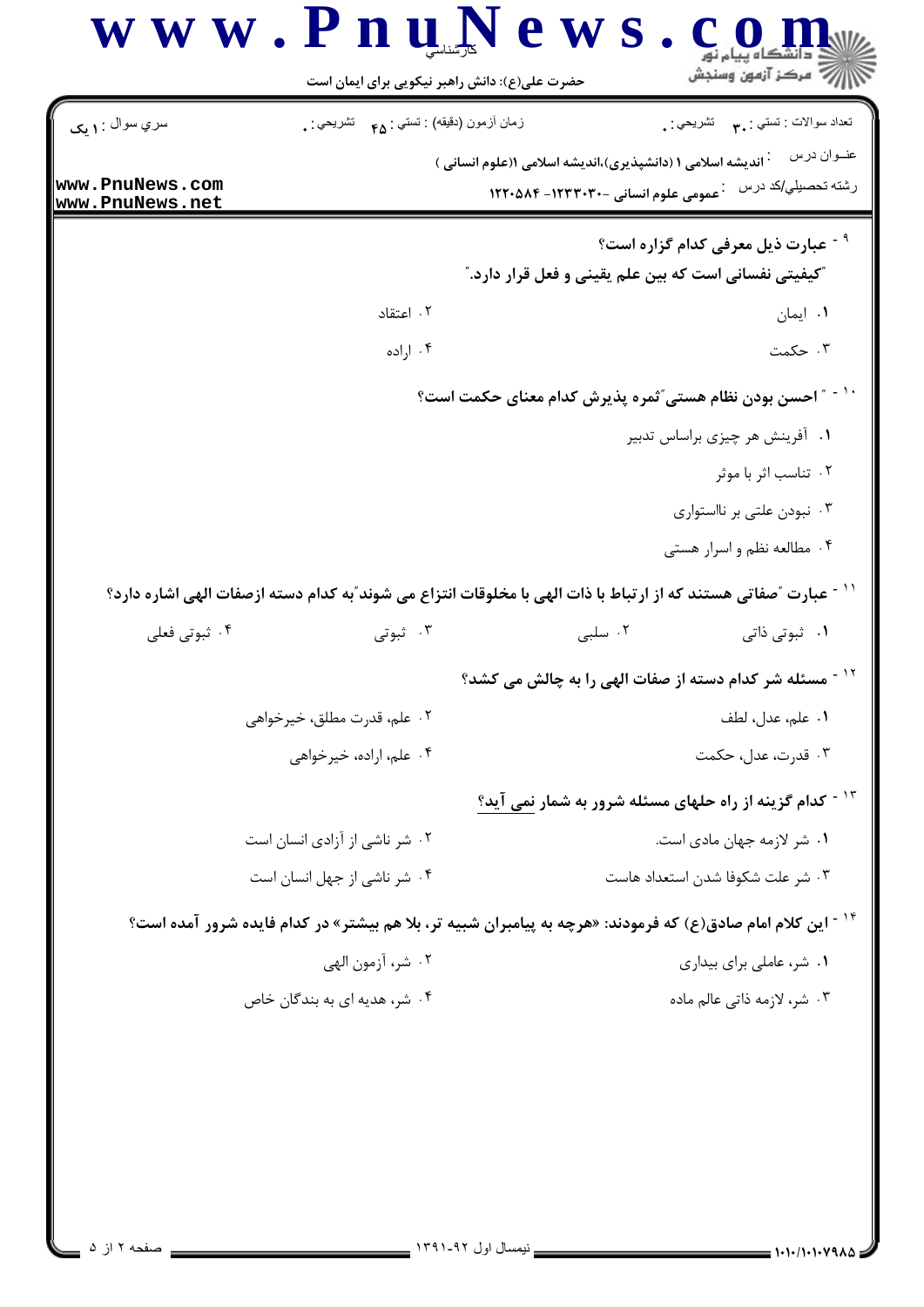| سري سوال : ١ يک                    | زمان أزمون (دقيقه) : تستى : هم     تشريحي : .                                                                                       |                                                                                                           | تعداد سوالات : تستبي : ٩. سمب     تشريحي : .<br>عنــوان درس                        |
|------------------------------------|-------------------------------------------------------------------------------------------------------------------------------------|-----------------------------------------------------------------------------------------------------------|------------------------------------------------------------------------------------|
| www.PnuNews.com<br>www.PnuNews.net |                                                                                                                                     | <b>۰ اندیشه اسلامی ۱ (دانشپذیری)،اندیشه اسلامی ۱(علوم انسانی</b> )<br>عمومی علوم انسانی -۱۲۳۳۰۳۰- ۱۲۲۰۵۸۴ | رشته تحصيلي/كد درس                                                                 |
|                                    |                                                                                                                                     |                                                                                                           | ۱۰- ۱. گزینه نادرست را مشخص نمائید.                                                |
|                                    |                                                                                                                                     | ١. صفات المهي در عين اختلاف مفهومي در مقام عينيت وحدت دارند.                                              |                                                                                    |
|                                    |                                                                                                                                     |                                                                                                           | ۲. صفات خدا ازلي و قديم و زايد بر ذات هستند                                        |
|                                    | صفات الهي از نظر مفهوم با هم تفاوت دارند و خداوند واجد همه اين صفات است.                                                            |                                                                                                           | $\cdot$ $\mathsf{r}$                                                               |
|                                    |                                                                                                                                     | ۴. ذات خداوند در عین بساطت، همه این صفات کثیر را داراست                                                   |                                                                                    |
|                                    | کدام مرتبه توحید همانند خط بطلان کشیدن بر هر نوع اندیشه تدبیر مستقل از اذن الهی برای غیر خداست؟                                     |                                                                                                           |                                                                                    |
| ۰۴ توحید در خالقیت                 | ۰۳ توحید در صفات                                                                                                                    | ۰۲ توحید در اطاعت                                                                                         | ۰۱ توحید در ربوبیت                                                                 |
|                                    | ٔ ` آ بنابر آیات قرآن کریم کدام یک از مراتب توحید در همه ادیان آسمانی به عنوان یک اصل مسلم پذیرفته شده است؟                         |                                                                                                           |                                                                                    |
|                                    | ۰۲ توحید در حاکمیت                                                                                                                  |                                                                                                           | ۰۱ توحید در اداره عالم ماده                                                        |
|                                    | ۰۴ توحید در اطاعت                                                                                                                   |                                                                                                           | ۰۳ توحید در عبادت                                                                  |
|                                    | <sup>۱۸ -</sup> فرموده خدای متعال ″شهدای را ه حق زنده اند و انبیا و اولیاء الهی که بیشتر آنها در زمره شهدایند و مقامی برتر دارند از |                                                                                                           |                                                                                    |
|                                    |                                                                                                                                     | حیاتی برتر برخوردارند ؒ به کدام آموزه دینی و وحیانی ما اشاره دارد.                                        |                                                                                    |
|                                    | ٠٢ بزر گداشت پيامبران اولوالعزم                                                                                                     |                                                                                                           | ٠١ بزرگداشت مقام انبياء                                                            |
|                                    | ۰۴ توسل به اولیای الهی                                                                                                              |                                                                                                           | ٠٣ بزر گداشت مقام معصومين عليهم السلام                                             |
|                                    |                                                                                                                                     |                                                                                                           | <sup>۱۹ -</sup> آیا پذیرش معاد از طریق آگاهی های عرفانی دیگران معتبر است؟          |
|                                    |                                                                                                                                     |                                                                                                           | ٠١ خير- چون آن آگاهي ها جنبه شخصي دارند.                                           |
|                                    |                                                                                                                                     |                                                                                                           | ۰۲ خیر- چون به راحتی در اختیار دیگران قرار نمی گیرد                                |
|                                    | ۰۳ در صورتی معتبر است که واجدین شهود معصوم بوده و یا به یافته های آنان کاملا اطمینان داشته باشیم.                                   |                                                                                                           |                                                                                    |
|                                    |                                                                                                                                     |                                                                                                           | ۰۴ بله اگر از طریق ریاضات شرعیه حاصل شده باشد                                      |
|                                    |                                                                                                                                     |                                                                                                           | <sup>۲۰ -</sup> اصحاب کهف، بنا به فرموده قرآن چند سال در نماز در حالت خواب ماندند؟ |
|                                    | ۰۲ سیصد و نه سال                                                                                                                    |                                                                                                           | ۰۱ بیش از سیصد سال                                                                 |
|                                    | ۰۴ صد سال                                                                                                                           |                                                                                                           | ۰۳ سیصد سال                                                                        |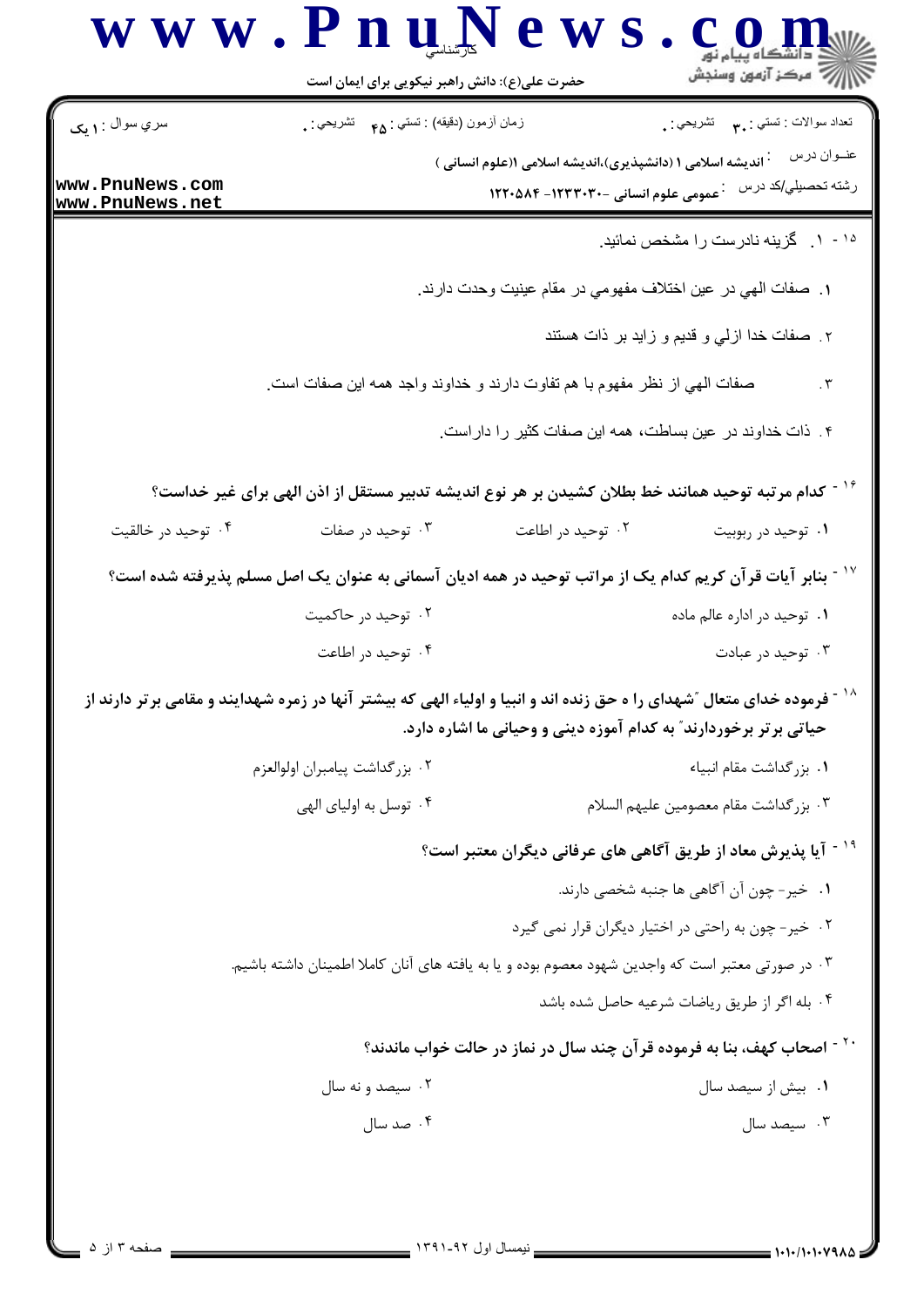|                                    | حضرت علی(ع): دانش راهبر نیکویی برای ایمان است                                                           | ے<br>ایک مرکز آزمون وسنجش                                                                                                                                   |
|------------------------------------|---------------------------------------------------------------------------------------------------------|-------------------------------------------------------------------------------------------------------------------------------------------------------------|
| سري سوال : ۱ يک                    | زمان أزمون (دقيقه) : تستي : <sub>۴۵</sub> تشريحي : <sub>.</sub>                                         | تعداد سوالات : تستي : ٩. تشريحي : .                                                                                                                         |
| www.PnuNews.com<br>www.PnuNews.net |                                                                                                         | عنــوان درس<br><sup>:</sup> اندیشه اسلامی ۱ (دانشپذیری)،اندیشه اسلامی ۱(علوم انسانی )<br>رشته تحصيلي/كد درس<br><b>1270-3 مومی علوم انسانی -1234-1246-12</b> |
|                                    |                                                                                                         | <sup>۲۱ -</sup> کدام یک از آیات شریفه ذیل، معاد را از طریق برهان حکمت ثابت می کند؟                                                                          |
|                                    | ٢.  أفَحسبتم أنّما خلقناكم عبثاً                                                                        | ٠١. أينما تكونوا يُدرِ كُكم الموت                                                                                                                           |
|                                    | ۰۴ والسلام عَلىّ يومَ ولدتُ و يومَ اموتُ و يومَ اُبعَثُ حيّاً                                           | ٠٣ ان الله لايَظِلمُ الناسَ شيئاً                                                                                                                           |
|                                    |                                                                                                         | <sup>۲۲ -</sup> از دیدگاه قرآن معاد :                                                                                                                       |
|                                    | ۰۲ مثالی است                                                                                            | ٠١. فقط روحاني است                                                                                                                                          |
|                                    | ۰۴ جسمانی و روحانی است                                                                                  | ۰۳ فقط جسمانی است                                                                                                                                           |
|                                    | توصیف آمام سجاد (ع) اینکه «مرگ برای کافران همچون کندن لباس گرانبها و پوشیدن لباس خشن است» اشاره به کدام | یک از انواع ًمرگ دارد.                                                                                                                                      |
|                                    | ۰۲ مرگ فرد و جامعه                                                                                      | ۰۱ مرگ تن و قلب                                                                                                                                             |
|                                    | ۰۴ مرگ افتخار آميز                                                                                      | ۰۳ مرگ های دشوار و آسان                                                                                                                                     |
|                                    |                                                                                                         | <sup>۲۴ -</sup> «يوم التناد» به چه معناست؟                                                                                                                  |
|                                    | ۰۲ روز فرار                                                                                             | ٠١. روز فرياد                                                                                                                                               |
|                                    | ۰۴ روز حسرت                                                                                             | ۰۳ روز نزدیک                                                                                                                                                |
|                                    |                                                                                                         | <sup>۲۵ -</sup> متعلق حساب چیست؟                                                                                                                            |
|                                    | ۰۲ یقین آدمی                                                                                            | ۰۱ ایمان آدمی                                                                                                                                               |
|                                    | ۰۴ ولايت پذيري آمي                                                                                      | ۰۳ اعمال آدمی                                                                                                                                               |
|                                    |                                                                                                         | <sup>۲۶ -</sup> ازجنبه های مثبت ناآگاهی انسان از مرگ خود کدام گزینه است؟                                                                                    |
| ۰۴ جنبه اجتماعی                    | ۰۳ جنبه اخروی                                                                                           | ۰۱ جنبه غایی<br>۰۲ جنبه تربیتی                                                                                                                              |
|                                    |                                                                                                         | <sup>۲۷ -</sup> دو ویژگی مشترک حیات موجودات طبیعی چیست؟                                                                                                     |
|                                    | ۰۲ محدودیت، فعالیت                                                                                      | ۰۱ رشد، نقص                                                                                                                                                 |
|                                    | ۰۴ ادراک، فعالیت                                                                                        | ۰۳ عالم بودن، ادراک                                                                                                                                         |
|                                    |                                                                                                         | <sup>۲۸ -</sup> علم حضوری انسان به علت حقیقی خود، نوعی  است.                                                                                                |
|                                    | ۰۲ معرفت عقلی به خداوند                                                                                 | ۰۱ معرفت فطري به خداوند                                                                                                                                     |
|                                    | ۰۴ میل همگانی بر خداپرستی                                                                               | ۰۳ معرفت فلسفي به خداوند                                                                                                                                    |